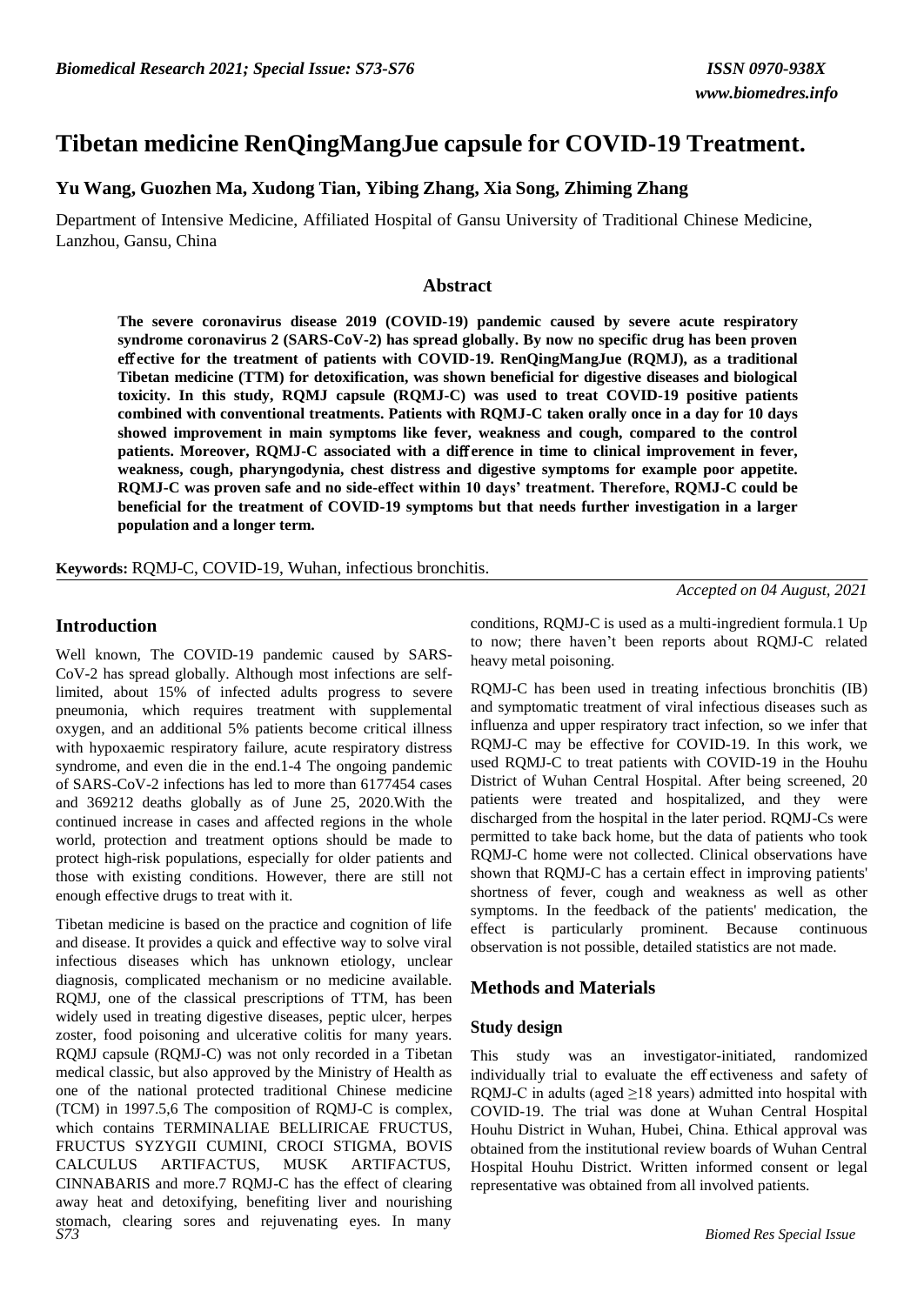#### **Patients**

Eligible patients were men and non-pregnant women with COVID-19 who were aged at least 18 years and were RT-PCR positive for COVID-19. Exclusion criteria included pregnancy or breast feeding; severe primary cardiovascular disease, liver disease, kidney disease, hematology disease, lung disease; mental illness; possibility of transfer to a non-study hospital within 72h; and enrolment into an investigational treatment study for COVID-19 with other drugs therapy in a week before screening. Eligible patients were randomly assigned to RQMJ-C group. Randomization was achieved according to the level of respiratory support. Eligible patients were assigned to receive medication in individually numbered packs, according to the sequential order of the randomization center (Wuhan Central Hospital Houhu District central pharmacy). The use of other conventional treatments, including ribavirin and methylprednisolone, was permitted.

#### **Procedures and outcomes**

Patients received 4 RQMJ-C orally in the morning once a day for a total of 10 days. Patients were assessed once a day by well-trained nurses using diary cards or related forms. The safety assessment comprised daily monitoring for adverse events, clinical laboratory testing (days 1, 3, 7, and 10), electrocardiogram (days 1 and 10), and daily vital signs measurements. The clinical endpoint was time to clinical improvement within 10 days after randomization. Clinical improvement was defined as the main symptoms and signs improved significantly and efficacy index>30% according to TCM syndrome score of new coronary pneumonia in 2020.

#### **Statistics analysis**

Spss20.0 statistical software was adopted for statistical processing, and bilateral tests were used for all statistical tests. The attribute data was described by the number of cases and the composition ratio. The variables data was expressed by mean  $\pm$  standard deviation. Chi-square test, continuously modified chi-square test and Fisher accurate probability method was used to count the data,  $P \le 0.05$  indicated that the difference was statistically significant.

#### **Results**

Between Feb, 2020, and April, 2020, 20 patients were screened, all of whom were eligible. 20 patients confirmed COVID-19 positive by RT-PCR were assigned to receive RQMJ-C combined with conventional treatments, and 38 patients obtained from other group's statistics were adopted as the control. The median age of patients in this study was 65 years; sex distribution was 10 (50.0%) men versus 10 (50.0%) women in the RQMJ-C group and 18 (47.4%) versus 20 (52.6%) in the control group (table 1). Most patients were in grade 2 of the three ordinal scale based on the severity of clinical status. Some imbalances like comorbidities existed at enrolment between the two groups, but no other major differences in symptoms, signs, laboratory results, disease severity, or treatments were observed between groups at

baseline. Median time from symptom onset to data analysis was 5 days. No important differences were apparent between the two groups in other treatments received.

**Table 1.** *Patient characteristic.*

|                  | RQMJ-C group (n=20) | Control group (n=38) |  |  |  |  |  |  |
|------------------|---------------------|----------------------|--|--|--|--|--|--|
| Age, years       | 66.38±11.32         | $60.2 \pm 17.01$     |  |  |  |  |  |  |
| Sex              |                     |                      |  |  |  |  |  |  |
| Men              | 10 (50.0%)          | 18 (47.4%)           |  |  |  |  |  |  |
| Women            | 10(50.0%)           | 20 (52.6%)           |  |  |  |  |  |  |
| Severity Grading |                     |                      |  |  |  |  |  |  |
| Light            | $0(0\%)$            | $0(0\%)$             |  |  |  |  |  |  |
| Ordinary         | 15 (75.0%)          | 28 (73.7%)           |  |  |  |  |  |  |
| Severe           | $5(25.0\%)$         | 20 (16.3%)           |  |  |  |  |  |  |

The final follow-up was on April 15, 2020. Intention-to-treat (ITT) analysis and safety analysis were done in the population enrolled.

Compared with the control group, RQMJ-C group showed higher curative ratios of fever (100% vs 67.6%), cough (65.0%) vs 30.6%) and weakness (80% vs 58.6%) within 10 days (table 2).

Moreover, with RQMJ-C treatment for 3, 7 and 10 days, compared with the baseline, 80.0%, 100.0% and 100.0% of the total showed improvement in fever, and 40.0%, 80.0% and 100.0% of the total showed improvement in cough and weakness (figures 1A-1C).

More than these three main clinical symptoms, RQMJ-C treatment had obvious effect in the treatment of pharyngodynia (41.2%, 76.5% and 100%), chest distress (40.0%, 75.0% and 100%) and digestive symptoms for example poor appetite (40.0%, 70.0% and 100%) for 3,7 and 10 days (figures 1D-1F).

In addition, RQMJ-C also had high security. No cases with RQMJ-C treatment showed aggravated clinical status compared to 6/38 (15.8%) in the control group. Adverse events were reported in 8 (21.1%) of 38 patients in the control group and 0 (0%) of 20 in the RQMJ-C group.

The most common adverse events in the control group were anorexia (5/8, 67.5%) and vomiting (3/8, 37.5%). No significant abnormalities were found in liver function, renal function and electrocardiogram between the two groups.

|                |  |  |  | Table 2. Outcomes in two groups (cases with improvement/ |
|----------------|--|--|--|----------------------------------------------------------|
| total, $\%$ ). |  |  |  |                                                          |

|          | <b>RQMJ-C</b><br>$group(n=20)$ | Control<br>$group(n=38)$ |                | Ρ     |
|----------|--------------------------------|--------------------------|----------------|-------|
| Fever    | 12/12,<br>100.0%               | 23/34, 67.6%             | $\blacksquare$ | 0.044 |
| Cough    | 13/20, 65.0%                   | 11/36, 30.6%             | 6.229          | 0.013 |
| Weakness | 16/20, 80.0%                   | 17/29, 58.6%             | 1.584          | 0.208 |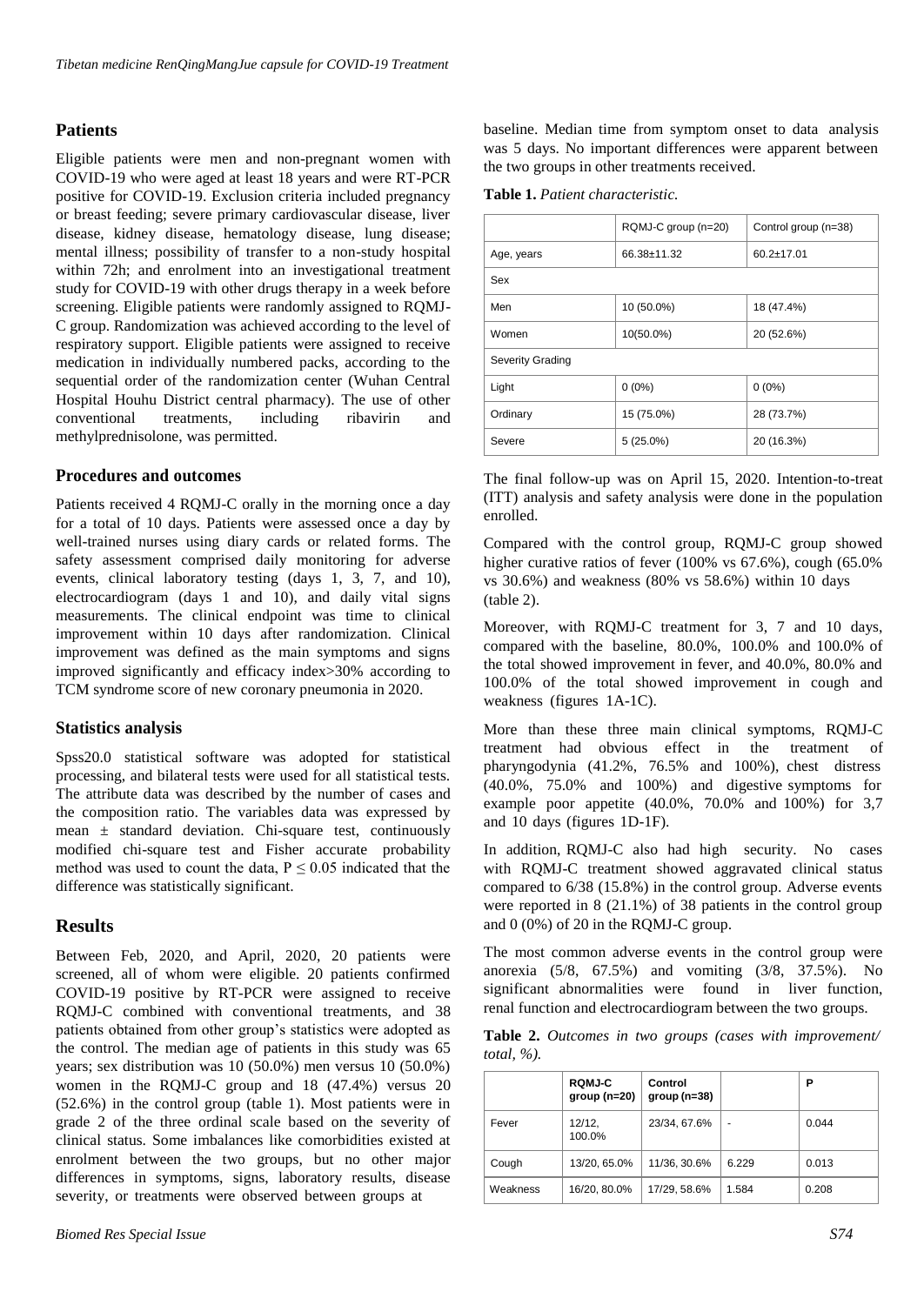

**Figure 1.** *Percentage of cases with improved clinical symptoms in RMQJ-C group.*

### **Discussion**

In December, 2019, the COVID-19 pandemic, which was caused by SARS-CoV-2, has emerged in China. The main clinical manifestations of COVID-19 are fever, cough and weakness. So far there has been no specific drug for the treatment of COVID-19. Traditional Chinese medicine and integrated traditional Chinese and western medicine have played an active role in the prevention and control of this epidemic. Especially, China's ethnomedicine has recognized infectious diseases since ancient times, and formed a medical system including theory, therapies, formula and herbal medicines for such diseases. TTM has always been an essential part of China's ethnomedicine, and RQMJ-C is one of the most important drugs of TTM and has been commonly used for the treatment of digestive diseases. Sometimes, RQMJ-C can be used to treat viral infectious diseases such as influenza. In this study, we want to explore the effect of RQMJ-C on COVID-19.

The cases in this study are all from patients with mild new COVID-19 diagnosed clinically in Hubei. These patients did not take other related medicines within 1 week and took part in this study voluntarily, agreeing to follow up. We classified patients based on symptoms, for patients with shortness of breath and poor appetite during the recovery period. Patients received RQMJ-C orally for 10 days. We objectively evaluated the improvement of TCM syndrome scores of patients before and after treatment. At the same time, we monitored and recorded the safety indicators such as blood, urine, feces routine, liver and kidney function of patients and the adverse reactions during the test period to evaluated the safety and effectiveness of RQMJ-C. Finally, we analyzed the recorded data, and we found that RQMJ-C has a certain effect in improving the patients' shortness of fever, weakness, and cough as well as poor appetite, etc; the effect is particularly prominent in the feedback of medications for discharged patients. According to the above statistical data during hospitalization, RQMJ-C has a significant effect on the treatment of COVID-19 in the late period of TCM syndrome,

with an effective rate of 100%, and a recovery rate of 89% for diarrhea; 80% for weakness. In addition, RQMJ-C had no adverse events during the treatment of COVID-19 and had good safety.

The recovery period is the fourth stage of COVID-19, the first 3 stages are early stage, advanced stage and critical stage. It is a stage where traditional medical treatment has unique advantages. At this stage, patients still have weakness, anorexia, abnormal mood et al. Xue Honghao11 et al. conducted a clinical analysis of traditional Chinese medicine for 66 patients with common type of COVID-19 during the recovery period. Studies have shown that among 66 patients with new coronavirus pneumonia in the recovery period, patients with loss of appetite (anorexia, belching nausea, and full stomach) accounted for up to 43.9%. The good effect of RQMJ-C on digestive system symptoms such as anorexia and diarrhea in patients with COVID-19 indicates the great value of the drug in the treatment of COVID-19.

On March 20, Nanshan Zhong, an academician of the Chinese Academy of Engineering, claimed that TTM has great potential in reducing symptoms, shortening fever time, and even reducing viral load of COVID-19. It is worth digging and developing research. However, TTM has always existed such problems: 1. unclear mechanism of TTM for "epidemic prevention" ; 2. weak basic research on epidemic prevention, unclear anti-viral mechanism of medicine and insufficient pharmacodynamics research; 3. insufficient number of mature Tibetan prescriptions for prevention, treatment and rehabilitation; 4. high-level evidence-based research is lacking. Through case observations, this study confirms that RQMJ-C has very good application prospects for diarrhea, anorexia, cough, chest tightness, and general fatigue and other symptoms during COVID-19. It provides support for the use of TTM in the prevention and treatment of COVID-19.

## **Conclusion**

During the epidemic in Wuhan, doctors adopted a standard treatment plan for the treatment of patients. The patients enrolled in this trial had different combinations of drugs. Basically, western medicine and traditional Chinese medicine were differently used for the treatment in the early stage. The main combined drugs included Tawei, ribavirin, methylprednisolone, levofloxacin and so on, the traditional Chinese medicine is mainly composed of prescription in Gansu traditional Chinese Medicine. In 20 cases, antiviral drugs were basically combined. A small number of patients with bacterial infections had used antibiotics, and patients who used Tibetan medicines used fewer Chinese medicines. The above situation interfered greatly with our research. In addition, the number of cases in this test was insufficient. That would make a great impact on the accuracy of our results.

RQMJ-C's effect on COVID-19 needs further testing and verification. We will also improve the corresponding entry criteria and formulate a more detailed experimental plan in order to obtain more accurate experimental results.